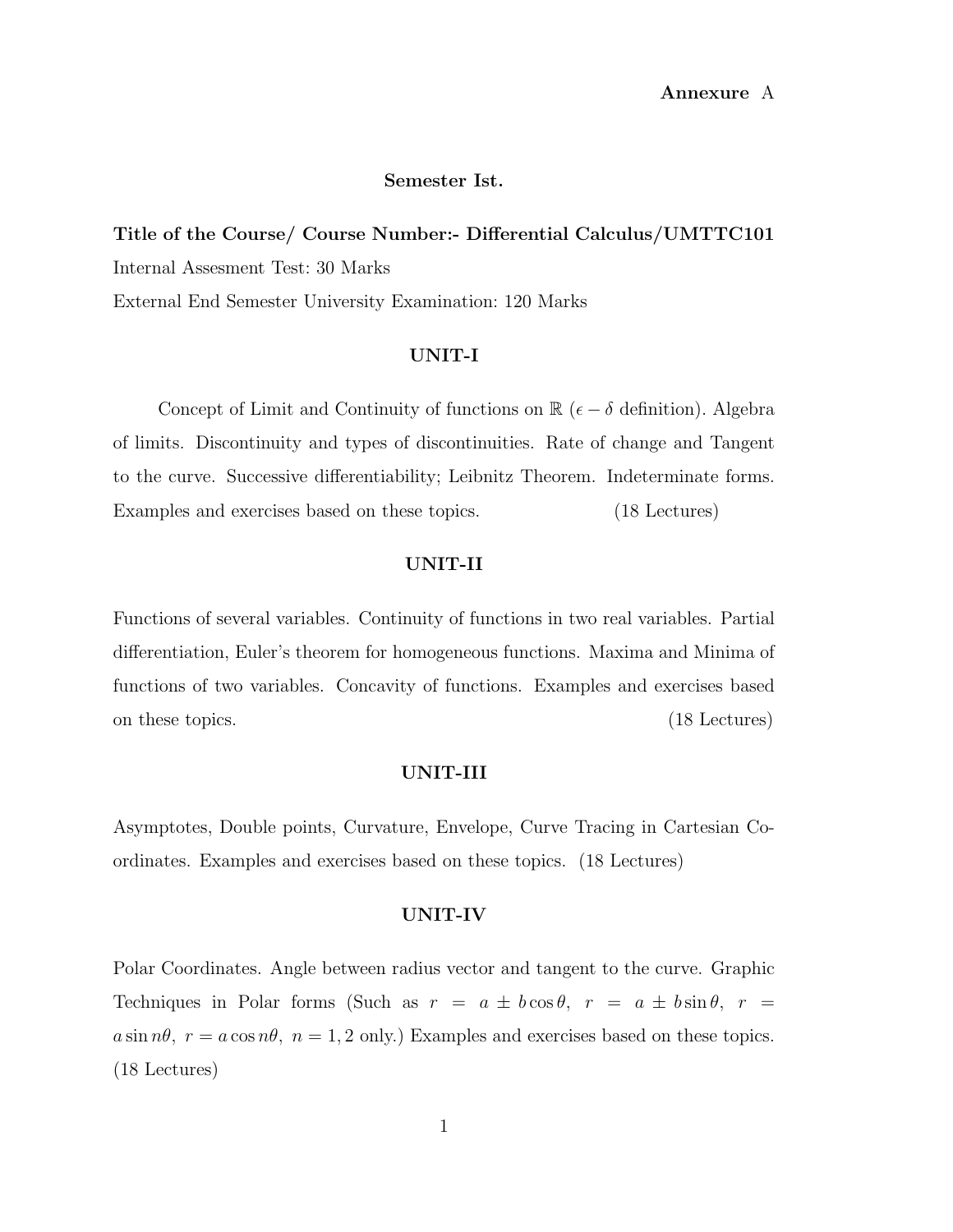## UNIT-V

Rolle's Theorem, The Mean Value Theorems, Taylors Theorem with Lagrange's and Cauchy's form of remainder. Maclaurin's Series of  $\sin x$ ,  $\cos x$ ,  $e^x$ ,  $\log(1+x)$ ,  $(1+x)$  $(x)^m$ . Examples and exercises based on these theorems. (18-lectures)

# Text Books:

- (1) H. Anton, I. Birens and S. Davis, Calculus, John Wiley and Sons, Inc., 2002.
- (2) G.B. Thomas and R.L. Finney, Calculus, Pearson Education, 2007.
- (3) Shanti Narayan, Dr. P.K. Mittal, Differential Calculus (Revised Edition), S. Chand and Co. Pvt. Ltd New Delhi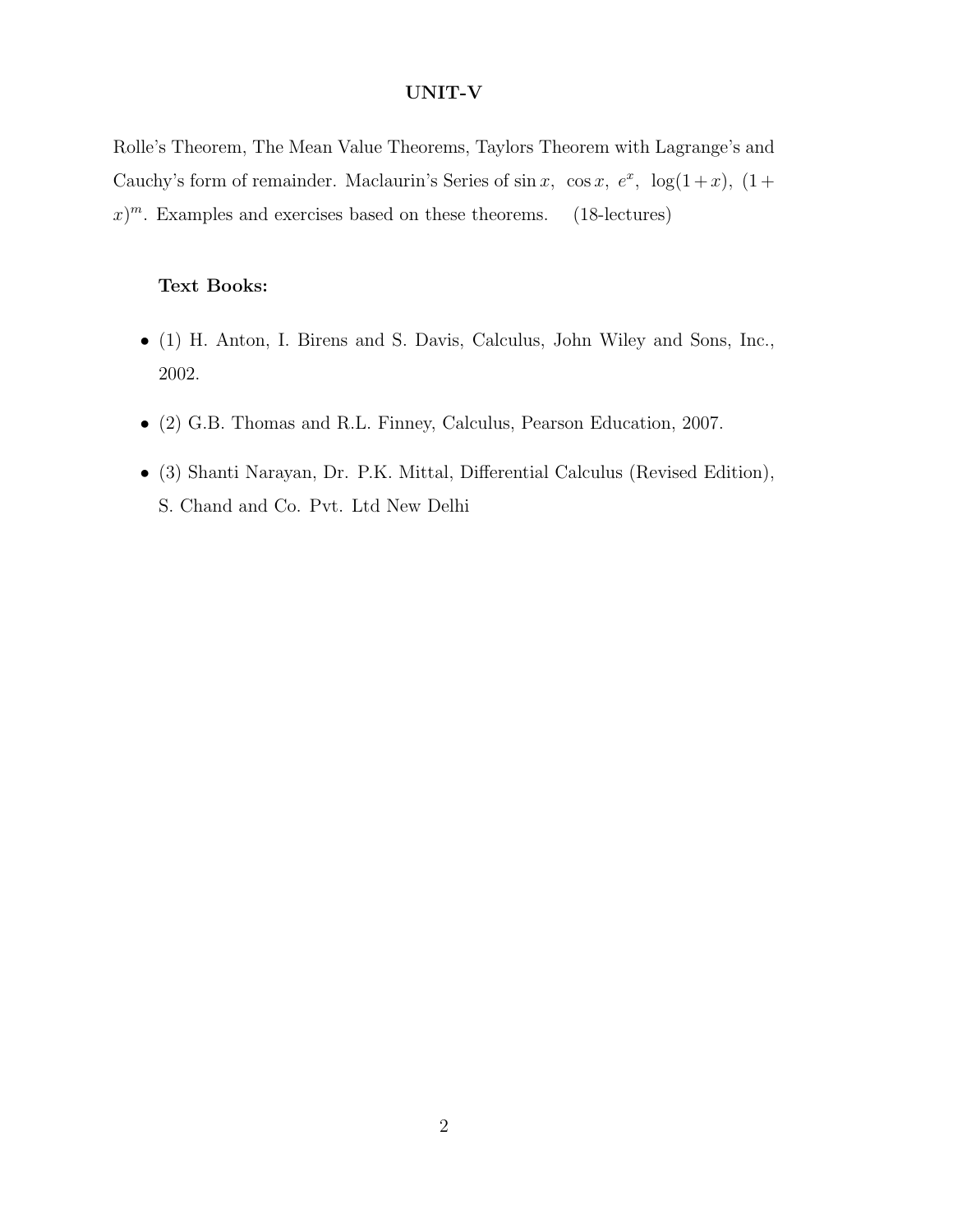#### Semester IInd.

# Title of the Course/Course Number:- Differential Equations/UMTTC201 Internal Assesment Test: 30 Marks External End Semester University Examination: 120 Marks

### UNIT-I

Review of differential equations. Linear differental equations and Bernoulli equation. First order, higher degree differential equations solvable for  $x, y, p$ . Clairaut's equation. Exact and Non-Exact differential equations, Integrating factors and rules to find the integrating factor of a non-exact differential equation. Examples, problems and exercises based on these topics. (20-Lectures)

## UNIT-II

Basic Theory of linear differential equations. Wronskian and its properties. Solving a differential equation by reducing its order. Linear homogeneous differential equations with constant coefficients. Examples and exercise based on these topics. (20-Lectures)

## UNIT-III

Linear non-homogeneous differential equations. The method of variation of parameters and the Cauchy-Euler equation. Examples and exercises based on these topics. (14-Lectures)

## UNIT-IV

Introduction to partial differential equations, order and degree of a partial differential equation. Formation of partial differential equations. Types of partial differential equations. Lagranges method of solving linear partial differential equations of order one. Non-linear partial differential equations of degree one: Complete integral, Singular integral, General integral. Charpits method and solutions of equations of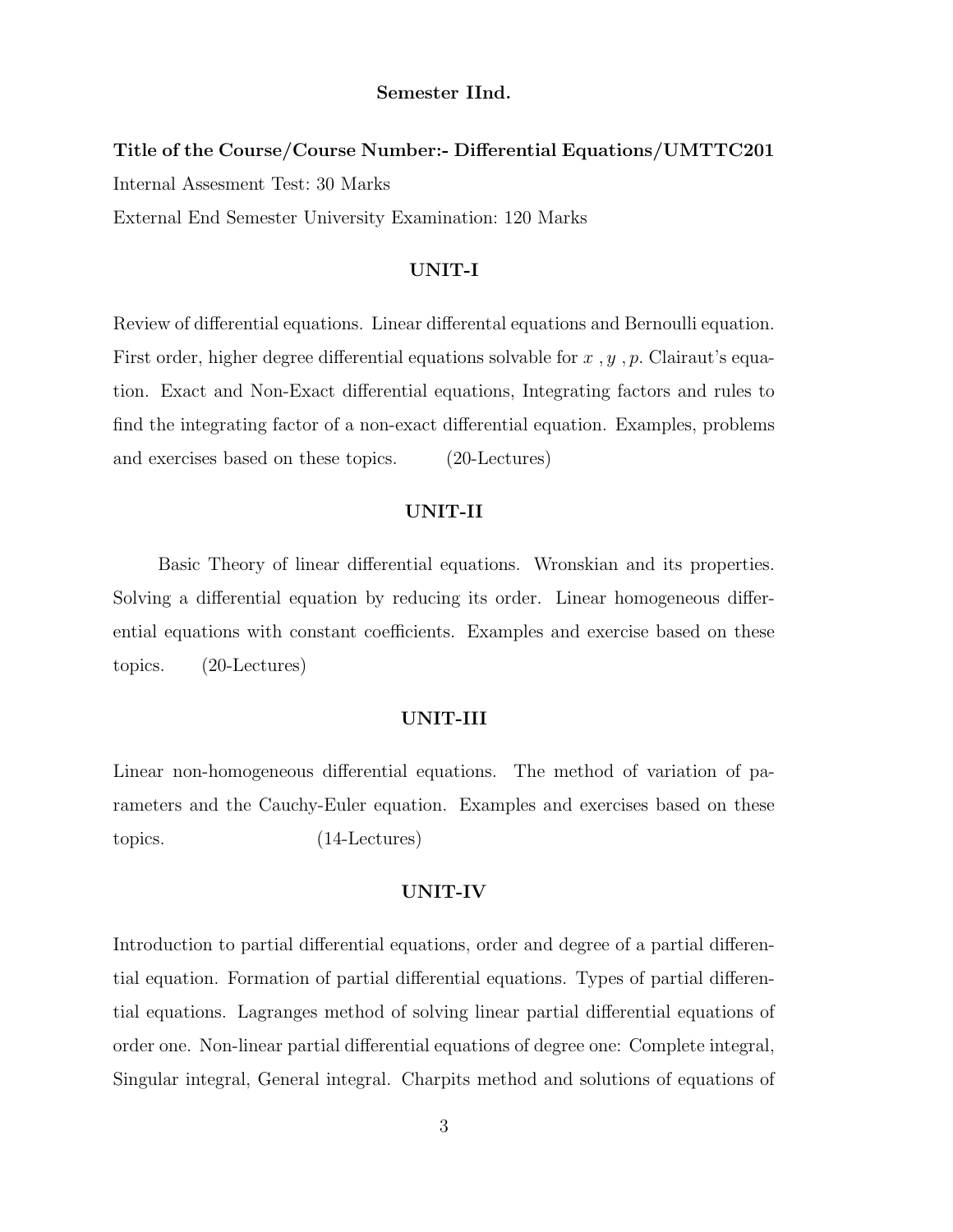the type  $f(p, q) = 0$ ,  $z = px+qy+f(p, q)$ ,  $f(z, p, q) = 0$ ,  $f(x, p) = g(y, q)$ . Examples and exercises based on these topics. (18-Lectures)

### UNIT-V

Homogeneous and Non-homogeneous linear partial differential equations of second and third order with constant coefficients of the type  $F(D, D') = g(x, y)$ , where  $g(x,y) = 0$ ,  $e^{ax+by}$ ,  $\sin(ax+by)$ ,  $\cos(ax+by)$ ,  $f(ax+by)$ ,  $x^my^n$ ,  $Ve^{ax+by}$ , when V is function of  $x$  and  $y$  and their sums. Homogeneous partial differential equations of the type  $[(D+m_1D')(D+m_2D')(D+m_3D')]Z = f(x, y)$ . Examples and exercises based on these topics. (18-Lectures)